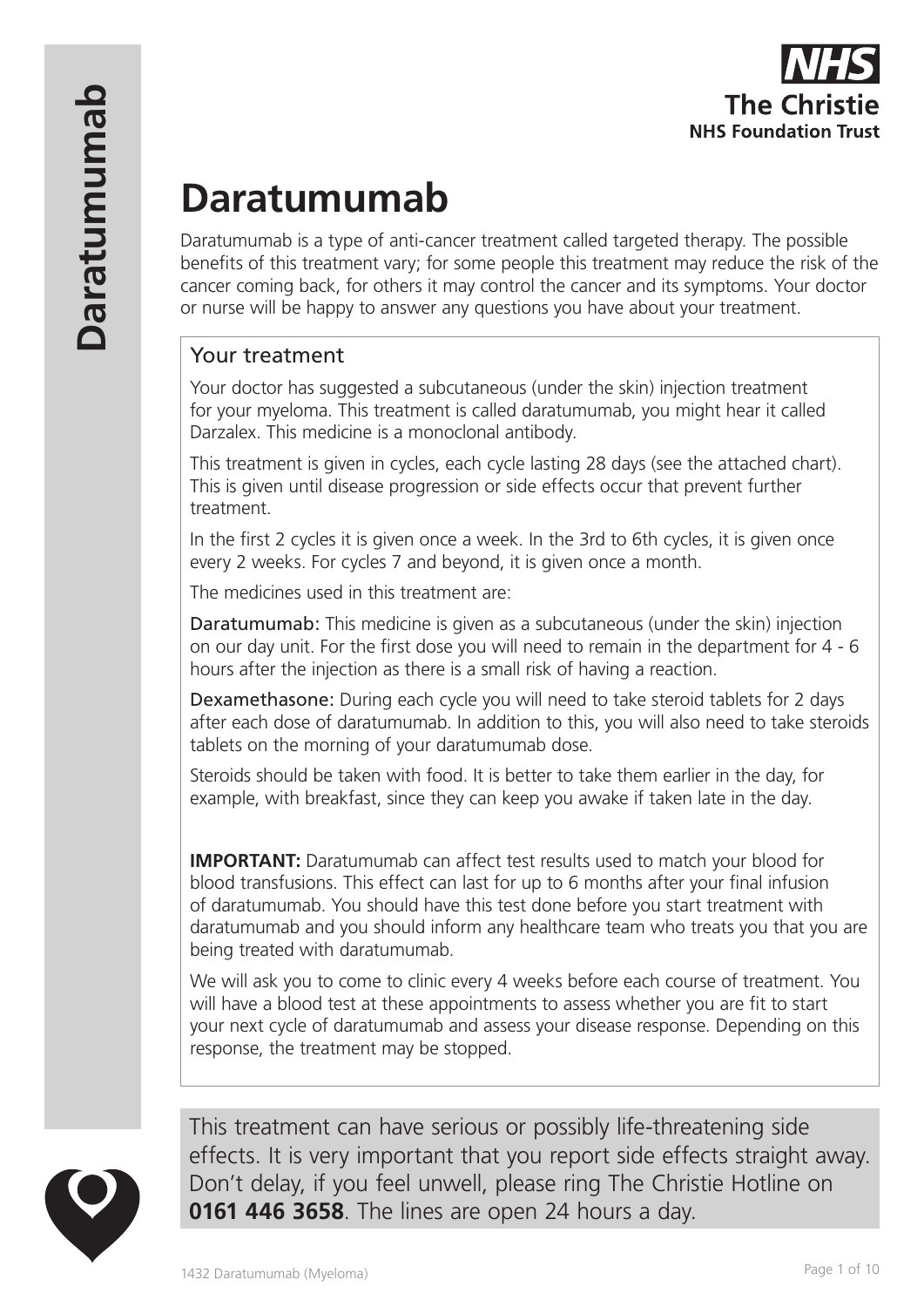## **Increased risk of serious infection**

You are vulnerable to infection while you are having chemotherapy. Minor infections can become lifethreatening in a matter of hours if left untreated. Symptoms of infection include fever, shivering, sweats, sore throat, diarrhoea, discomfort when passing urine, cough or breathlessness. We recommend that you use a thermometer so you can check your temperature. You can buy one from your local chemist.

#### If your temperature is 37.5ºC or above, or below 36ºC or you have symptoms of an infection, contact The Christie Hotline straight away.

## **Flu vaccinations**

## *Is it alright for me to have a flu jab during the time I'm having chemotherapy?*

It's safe to have a flu jab, but depending on the sort of chemotherapy you have had, it may not give quite as much protection against infection as usual. Some patients may need two vaccinations. However, if you you're thinking of having any other vaccinations, do check with your Christie doctor first, because some vaccines should be avoided.

# Possible side effects

Chemotherapy can cause many different side effects. Some are more likely to occur than others. We are all different, so we may get different side effects with varying severity. Most side effects are usually temporary, but in some rare cases they can be life-threatening. It is important to tell your hospital doctor or nurse about any side effects so they can be monitored and, where possible, treated.

## **Injection site reactions**

Skin reactions at or near the injection site (local), including injection site reactions, can happen with daratumumab solution for subcutaneous injection.

These reactions are common (may affect up to 1 in 10 people) and symptoms may include:

- redness of the skin
- itching
- swelling

## Very common side effects (more than 1 in 10)

## **Low white blood cell count**

There is a risk of infection and shingles; if your white cell count is very low you may need extra antibiotics and/or GCSF growth-factor injections.

## **Bruising or bleeding**

This treatment can reduce the production of platelets which help the blood to clot. Tell your doctor if you have unexplained bruising or bleeding, such as nosebleeds, bloodspots or rashes on the skin and bleeding gums. You may need a platelet infusion.

## **Anaemia (low number of red blood cells)**

While having this treatment you may become anaemic. This may make you feel tired and breathless. Let your doctor or nurse know if these symptoms are a problem. You may need a blood transfusion and/or an erythropoietin growth-factor injection.

## **Gastrointestinal disturbance**

This treatment can cause constipation, diarrhoea, nausea, an increase or decrease in weight. It is important to drink plenty of fluid and maintain a balanced diet. Please report any of these symptoms to your nurse or doctor.

## **Peripheral neuropathy (tingling and numbness in toes or fingers)**

Nerve damage – this causes numbness or pins and needles in your fingers or toes or muscle cramps and weakness of the legs. *It is important to tell us if this happens* as the dose of Daratumumab may have to be temporarily stopped. The peripheral neuropathy is usually temporary, but can last for some time.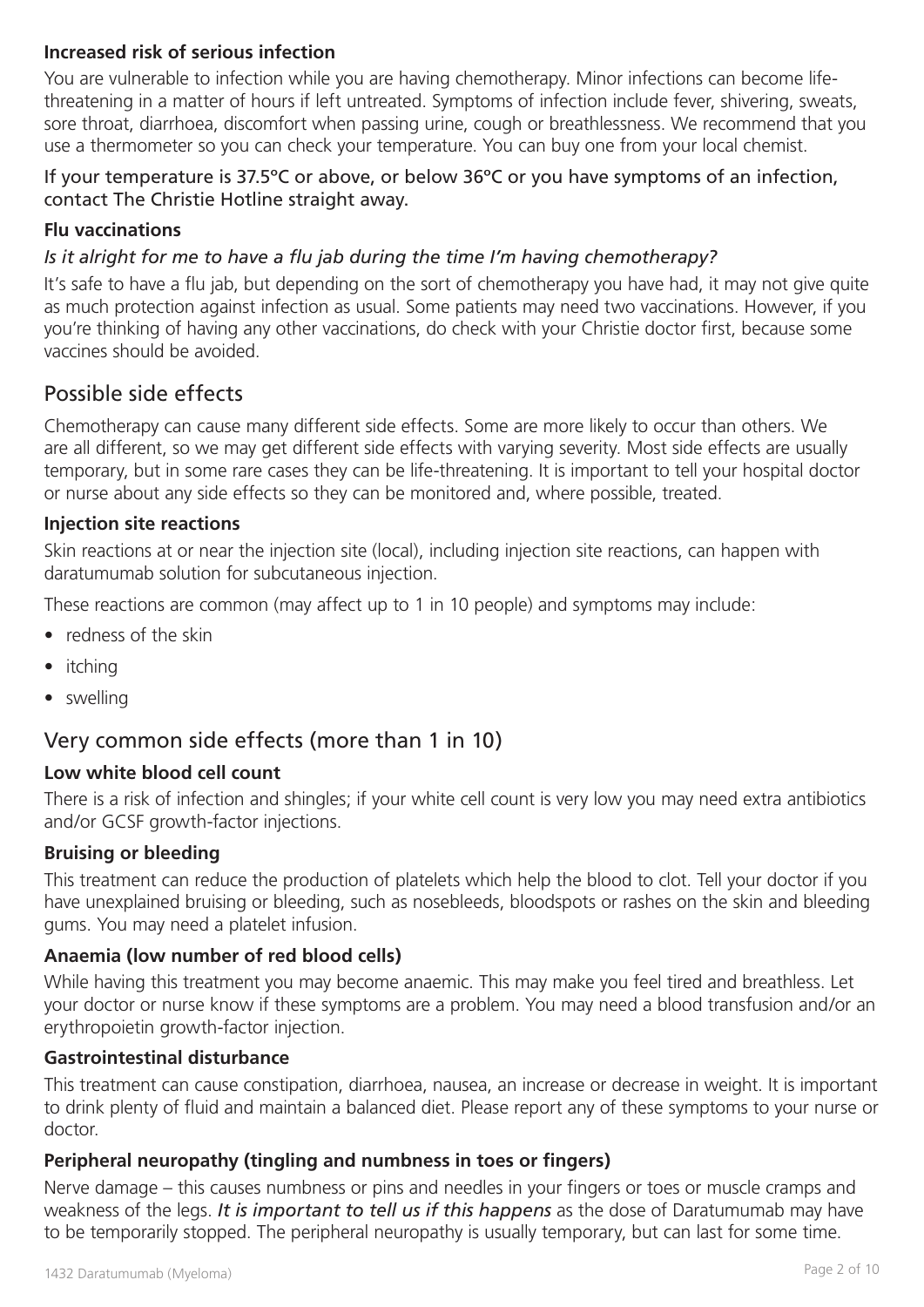## **Steroid side effects**

The **dexamethasone** tablets should be taken with food as they may cause indigestion. The tablets may also increase your appetite. It is better to take them earlier in the day, since they can make you feel more alert and prevent sleep. Steroids can raise blood pressure, and cause muscle weakness over prolonged administration.

Dexamethasone tablets can alter your mood causing you to feel low, irritable or agitated. Please tell your doctor or nurse if this is a problem.

## **Blood sugar**

Dexamethasone can cause your blood sugars to rise. If you are diabetic then you may need to increase the dose of diabetic medication you take. You should discuss this with your doctor before starting the treatment. Dexamethasone can also induce diabetes in people not known to have this disease. This is normally reversible although you may need to take some diabetic medication while you are having treatment.

# Common (may affect up to 1 in 10 people):

## **Cardiac disorders**

Daratumumab can also cause heart problems or worsen pre-existing heart conditions and you will have a comprehensive medical assessment, prior to starting treatment with Daratumumab. You will be monitored carefully during treatment, which will include blood pressure monitoring and fluid management.

## **Aches and pains**

Daratumumab may cause muscular aches and pains. A simple painkiller such as paracetamol may help with this. If you find that symptoms are persistent or unmanageable then speak to your doctor.

# Uncommon side effects (less than 1 in 10)

## **Hepatitis**

You may develop inflammation of the liver.

## **The following symptoms require medical attention, but are not an emergency. Contact your health care provider within 24 hours of noticing any of the following:**

- Nausea (interferes with ability to eat and unrelieved with prescribed medication).
- Vomiting (vomiting more than 4-5 times in a 24 hour period).
- Diarrhoea (4-6 episodes in a 24-hour period).
- Constipation unrelieved by laxative use.
- Extreme fatigue (unable to carry on self-care activities).
- Mouth sores (painful redness, swelling and ulcers).
- Yellowing of the skin or eyes.
- Swelling of the feet or ankles.
- Sudden weight gain.
- Signs of infection such as redness or swelling, pain on swallowing, coughing up mucus, or painful urination.
- Unable to eat or drink for 24 hours or have signs of dehydration: tiredness, thirst, dry mouth, dark and decreased amount of urine, or dizziness.

## Serious and potentially life threatening side effects

In a small proportion of patients chemotherapy can result in very severe side effects which may rarely result in death. The team caring for you will discuss the risk of these side effects with you.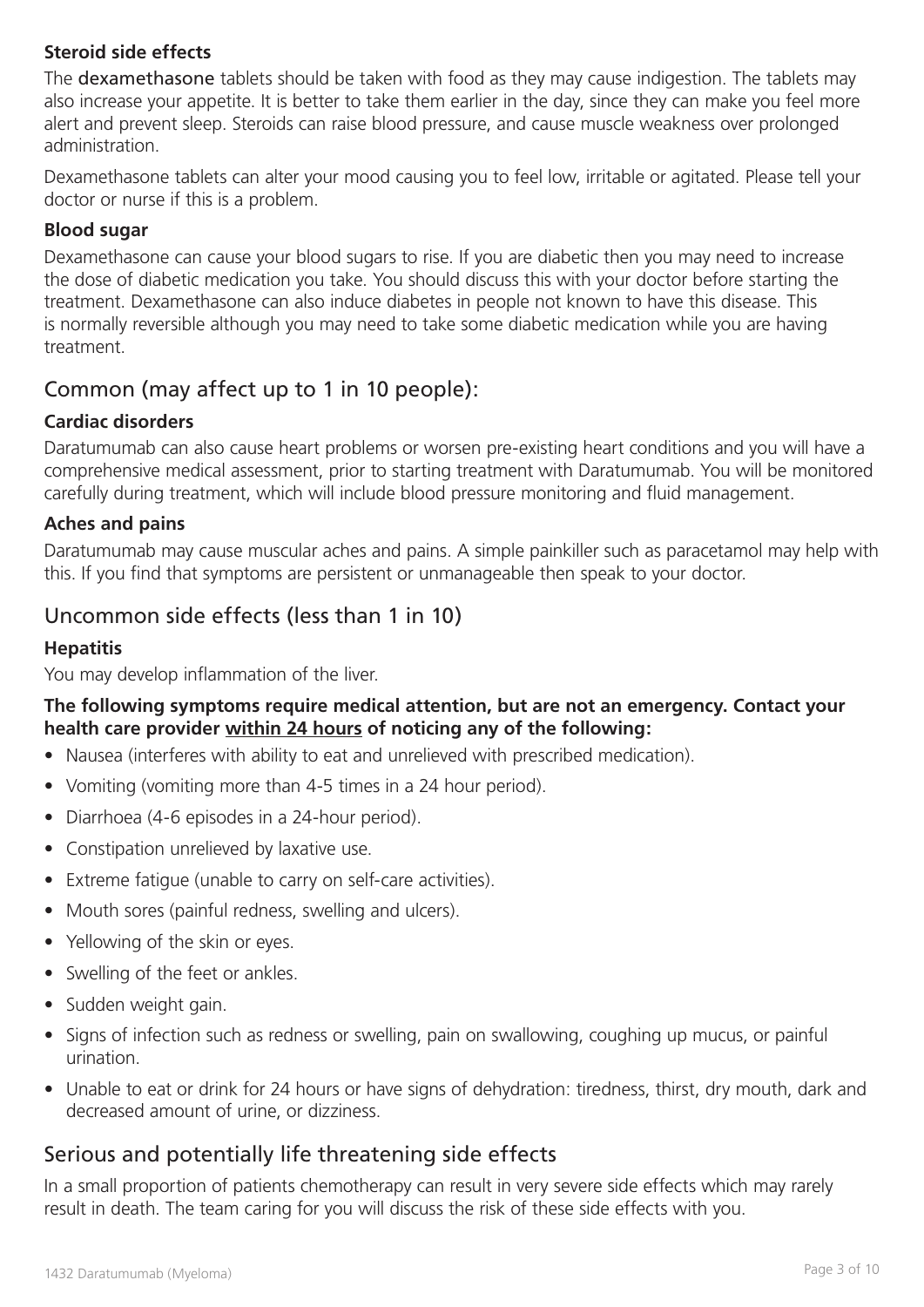# Late side effects

Some side effects may become evident only after a number of years. In reaching any decision with you about treatment, the potential benefit you receive from treatment will be weighed against the risks of serious long term side effects to the heart, lungs, kidneys and bone marrow. With some drugs there is also a small but definite risk of developing another cancer. If any of these problems specifically applies to you, the doctor will discuss these with you and note this on your consent form.

# Hepatitis B

Tell your doctor if you have ever had or might now have a hepatitis B infection. This is because daratumumab could cause hepatitis B virus to become active again. Your doctor will check you for signs of this infection before, during and for some time after treatment with daratumumab. Tell your doctor right away if you get worsening tiredness, or yellowing of your skin or white part of your eyes.

## Sex, contraception and fertility

## **Protecting your partner and contraception:**

We recommend that you or your partner use a condom during sexual intercourse while you are having the course of chemotherapy and for at least 3 months post the last dose of daratumumab. Chemotherapy is dangerous to unborn babies and this will also protect you and your partner from any chemotherapy drugs that may be present in semen and in the vagina. If you suspect that you may be pregnant please tell your doctor immediately.

## **Fertility:**

This chemotherapy may affect your ability to have children. Your doctor or nurse should have discussed this with you. If not, please ask them before you start treatment.

## **Contacts**

If you have any general questions or concerns about your treatment, please contact the Haematology Team.

| Lisa Jeffrey, Emma Whitham and Decima Govett, 0161 918 7962<br>Haematology Clinical Nurse Specialists |                          |
|-------------------------------------------------------------------------------------------------------|--------------------------|
| Haematology and Transplant day unit                                                                   | 0161 446 3924            |
| General enquiries                                                                                     | 0161 446 3000            |
| For urgent advice ring The Christie Hotline                                                           | 0161 446 3658 (24 hours) |

| Your consultant is:      |  |
|--------------------------|--|
| Your hospital number is: |  |
| Your key worker is:      |  |

*© 2021 The Christie NHS Foundation Trust. This document may be copied for use within the NHS only on the condition that The Christie NHS Foundation Trust is acknowledged as the creator.*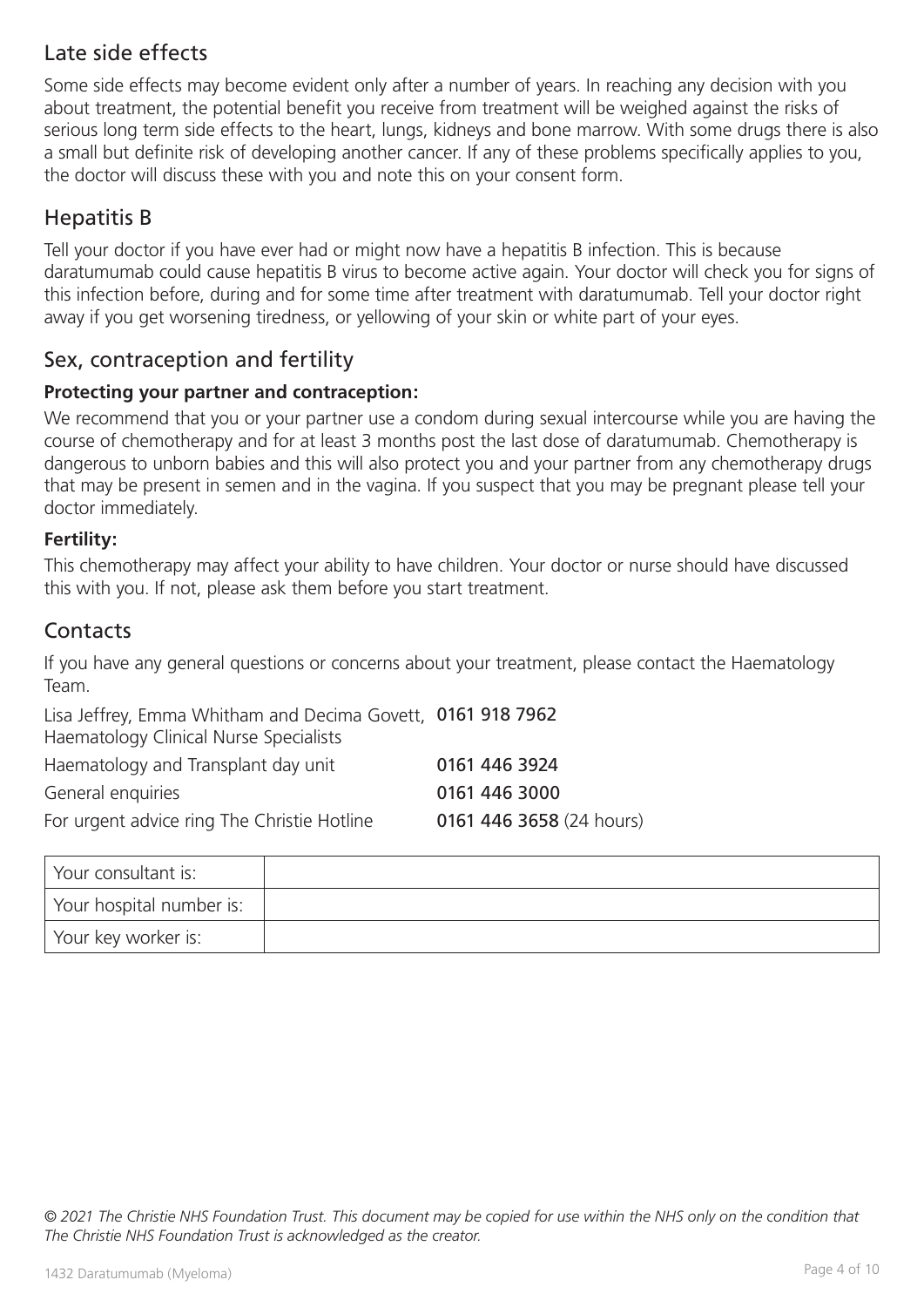|                            | If required<br>Metoclopramide | <b>Monday and</b><br>Co-trimoxazole<br>Thursdays only | <b>Aciclovir</b> | Montelukast<br>(cycle one only) | Other drugs: | Dose: in mg<br>Dexamethasone | Dose:<br>Daratumumab | Date:<br>Cycle 1 | Day:                    |                         |
|----------------------------|-------------------------------|-------------------------------------------------------|------------------|---------------------------------|--------------|------------------------------|----------------------|------------------|-------------------------|-------------------------|
|                            |                               |                                                       |                  | $\blacktriangleleft$            |              | $\overline{z}$ .             |                      |                  | $\blacktriangle$        |                         |
|                            |                               |                                                       |                  |                                 |              | $\overline{4}$               |                      |                  | $\mathbf{N}$            |                         |
|                            |                               |                                                       |                  |                                 |              | $\blacktriangle$             |                      |                  | $\pmb{\omega}$          |                         |
|                            |                               |                                                       |                  |                                 |              |                              |                      |                  | $\blacktriangle$        |                         |
|                            |                               |                                                       |                  |                                 |              |                              |                      |                  | UΠ                      |                         |
|                            |                               |                                                       |                  |                                 |              |                              |                      |                  | $\bullet$               |                         |
|                            |                               |                                                       |                  |                                 |              |                              |                      |                  | $\blacktriangleleft$    |                         |
|                            |                               |                                                       |                  | $\blacktriangleleft$            |              | $\overrightarrow{C}$         |                      |                  | $\infty$                |                         |
|                            |                               |                                                       |                  |                                 |              | $\overline{4}$               |                      |                  | $\circ$                 |                         |
|                            |                               |                                                       |                  |                                 |              | $\blacktriangle$             |                      |                  | $\vec{0}$               | Daratumumab Drug Charts |
|                            |                               |                                                       |                  |                                 |              |                              |                      |                  | $\overrightarrow{=}$    |                         |
|                            |                               |                                                       |                  |                                 |              |                              |                      |                  | $\vec{z}$               | Cycle 1                 |
|                            |                               |                                                       |                  |                                 |              |                              |                      |                  | $\vec{\omega}$          |                         |
|                            |                               |                                                       |                  |                                 |              |                              |                      |                  | 14                      |                         |
|                            |                               |                                                       |                  | $\prec$                         |              | $\overrightarrow{C}$         |                      |                  | ਯ                       |                         |
|                            |                               |                                                       |                  |                                 |              | $\blacktriangle$             |                      |                  | $\overline{9}$          |                         |
|                            |                               |                                                       |                  |                                 |              | $\blacktriangle$             |                      |                  | $\overline{\mathbf{L}}$ |                         |
|                            |                               |                                                       |                  |                                 |              |                              |                      |                  | $\frac{1}{8}$           |                         |
|                            |                               |                                                       |                  |                                 |              |                              |                      |                  | $\overline{6}$          |                         |
|                            |                               |                                                       |                  |                                 |              |                              |                      |                  | 20                      |                         |
|                            |                               |                                                       |                  |                                 |              |                              |                      |                  | 71                      |                         |
|                            |                               |                                                       |                  | $\prec$                         |              | $\vec{z}$                    |                      |                  | 22                      |                         |
|                            |                               |                                                       |                  |                                 |              | $\blacktriangle$             |                      |                  | 23                      |                         |
|                            |                               |                                                       |                  |                                 |              | $\blacktriangle$             |                      |                  | 24                      |                         |
|                            |                               |                                                       |                  |                                 |              |                              |                      |                  | <b>SP</b>               |                         |
|                            |                               |                                                       |                  |                                 |              |                              |                      |                  | 56                      |                         |
|                            |                               |                                                       |                  |                                 |              |                              |                      |                  | 27                      |                         |
|                            |                               |                                                       |                  |                                 |              |                              |                      |                  | $\overline{\mathbf{S}}$ |                         |
| 1432 Daratumumab (Myeloma) |                               |                                                       |                  |                                 |              |                              |                      |                  |                         | Page 5 of 10            |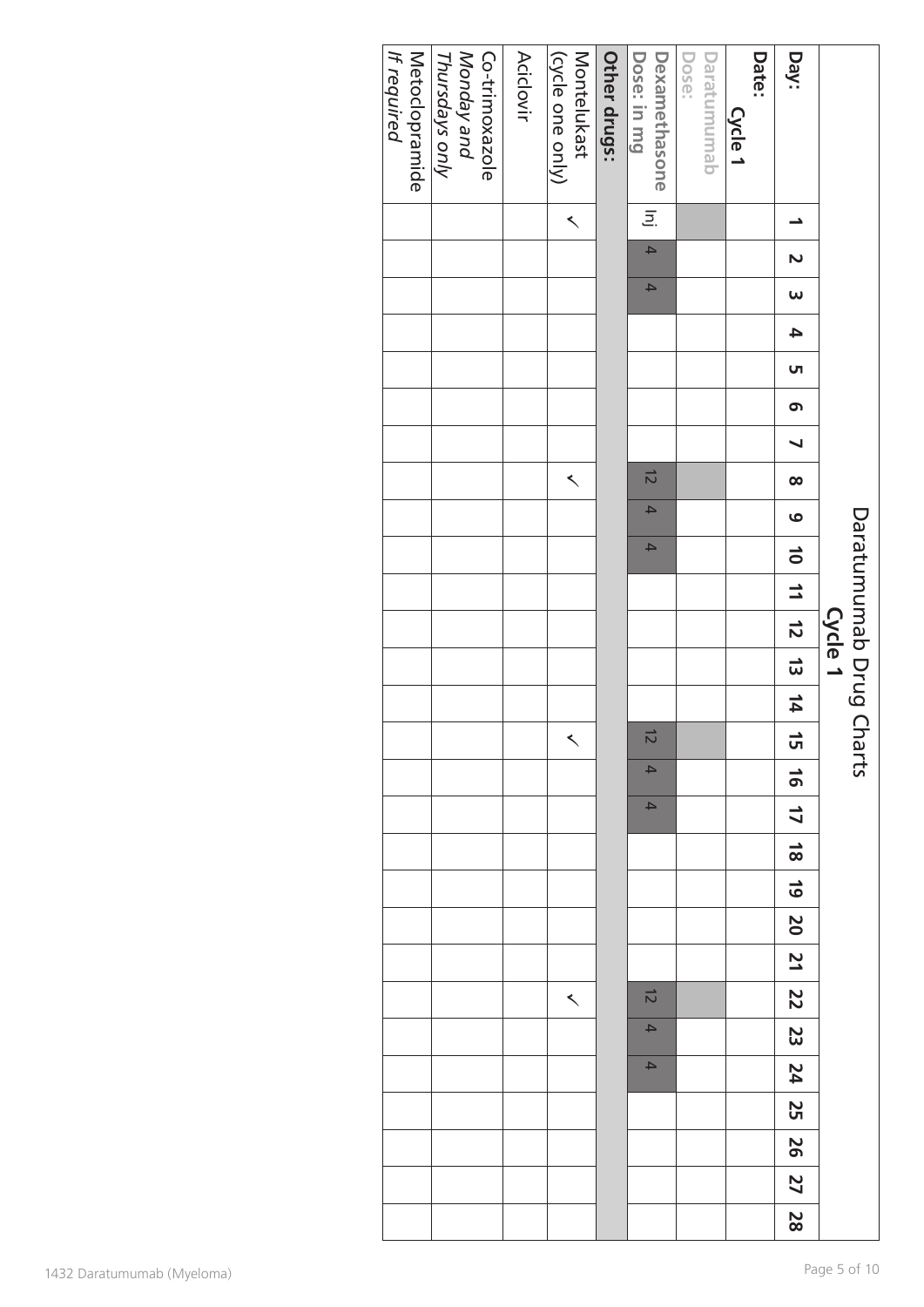|         |                                            |                  | 1432 Daratumumab (Myeloma) |                              |              |           |                                                |
|---------|--------------------------------------------|------------------|----------------------------|------------------------------|--------------|-----------|------------------------------------------------|
|         | Day:                                       | Cycle 1<br>Date: | Daratumumab<br>Dose:       | Dexamethasone<br>Dose: in mg | Other drugs: | Aciclovir | Co-trimoxazole<br>Monday and<br>Thursdays only |
|         | $\overline{\phantom{0}}$                   |                  |                            | $\overline{2}$               |              |           |                                                |
|         | $\mathbf N$                                |                  |                            |                              |              |           |                                                |
|         | $\mathsf{m}$                               |                  |                            |                              |              |           |                                                |
|         | 4                                          |                  |                            |                              |              |           |                                                |
|         | Ln                                         |                  |                            |                              |              |           |                                                |
|         | $\circ$                                    |                  |                            |                              |              |           |                                                |
|         | $\blacktriangleright$                      |                  |                            |                              |              |           |                                                |
|         | $\infty$                                   |                  |                            | 12                           |              |           |                                                |
|         | თ $\,$                                     |                  |                            |                              |              |           |                                                |
|         | $\overline{1}$<br>$\overline{\phantom{0}}$ |                  |                            |                              |              |           |                                                |
|         | $\overline{\mathbf{c}}$                    |                  |                            |                              |              |           |                                                |
| Cycle 2 | $\frac{1}{2}$                              |                  |                            |                              |              |           |                                                |
|         | $\overline{4}$                             |                  |                            |                              |              |           |                                                |
|         | 15                                         |                  |                            | $\overline{12}$              |              |           |                                                |
|         | $\frac{1}{6}$                              |                  |                            |                              |              |           |                                                |
|         | 17                                         |                  |                            |                              |              |           |                                                |
|         | $\frac{8}{10}$                             |                  |                            |                              |              |           |                                                |
|         | $\overline{6}$                             |                  |                            |                              |              |           |                                                |
|         | 20                                         |                  |                            |                              |              |           |                                                |
|         | $\overline{21}$                            |                  |                            |                              |              |           |                                                |
|         | 22                                         |                  |                            | 12                           |              |           |                                                |
|         | 23                                         |                  |                            |                              |              |           |                                                |
|         | 24                                         |                  |                            |                              |              |           |                                                |
|         | 25                                         |                  |                            |                              |              |           |                                                |
|         | 26                                         |                  |                            |                              |              |           |                                                |
|         | 27                                         |                  |                            |                              |              |           |                                                |
|         | 28                                         |                  |                            |                              |              |           |                                                |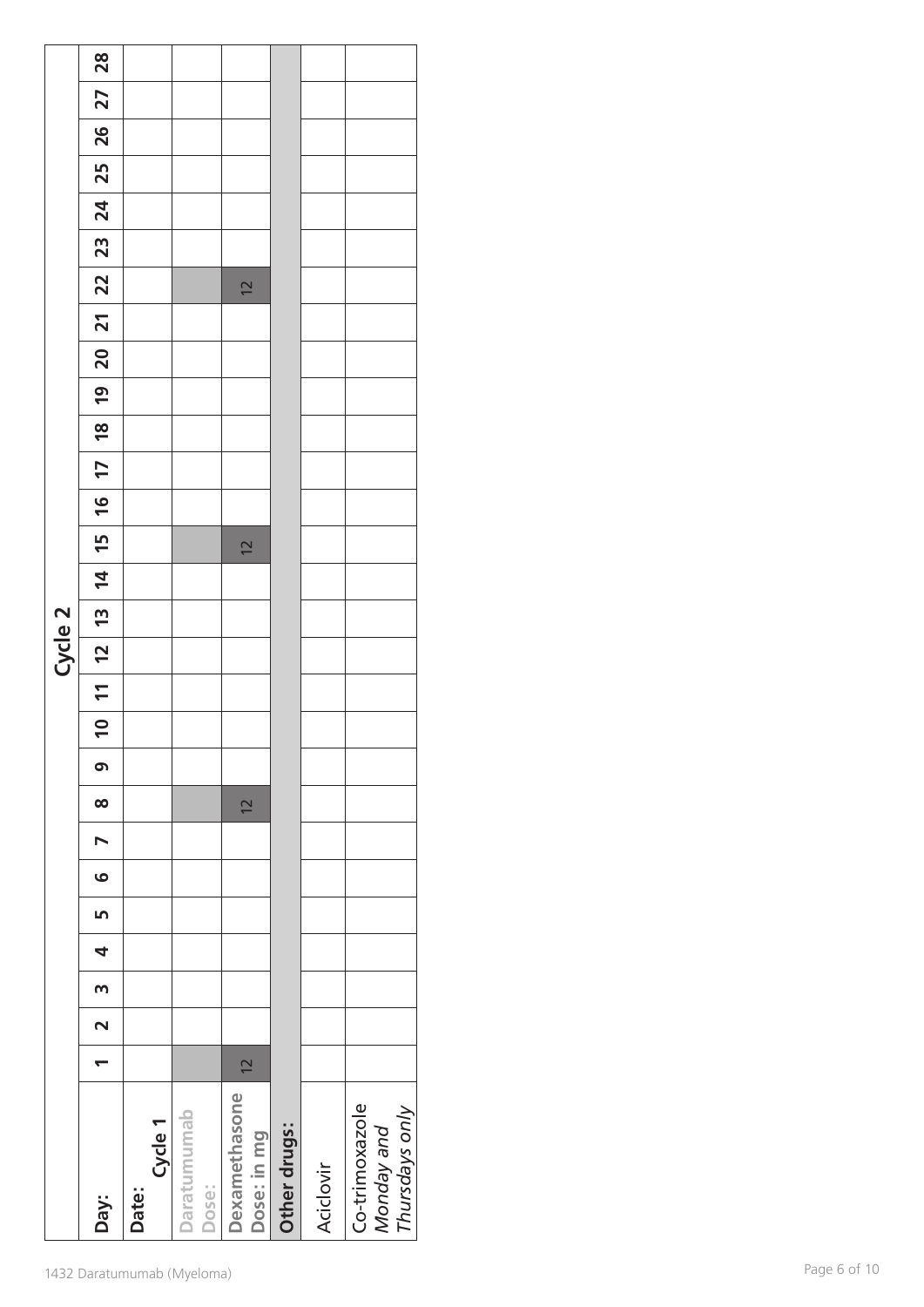|                            | If required<br>Metoclopramide | <b>Monday and</b><br>Co-trimoxazole<br>Thursdays only | <b>Aciclovir</b> | Other drugs: | Dose: in mg<br>Dexamethasone | Daratumumab<br>Dose: | Cycle 6 | Cycle 5 | Cycle 4 | Date:<br>Cycle 3 | Day:                      |              |
|----------------------------|-------------------------------|-------------------------------------------------------|------------------|--------------|------------------------------|----------------------|---------|---------|---------|------------------|---------------------------|--------------|
|                            |                               |                                                       |                  |              | $\vec{z}$                    |                      |         |         |         |                  | $\blacktriangle$          |              |
|                            |                               |                                                       |                  |              |                              |                      |         |         |         |                  | $\boldsymbol{\mathsf{N}}$ |              |
|                            |                               |                                                       |                  |              |                              |                      |         |         |         |                  | $\pmb{\omega}$            |              |
|                            |                               |                                                       |                  |              |                              |                      |         |         |         |                  | 4                         |              |
|                            |                               |                                                       |                  |              |                              |                      |         |         |         |                  | UП                        |              |
|                            |                               |                                                       |                  |              |                              |                      |         |         |         |                  | თ $\,$                    |              |
|                            |                               |                                                       |                  |              |                              |                      |         |         |         |                  | $\blacktriangleright$     |              |
|                            |                               |                                                       |                  |              |                              |                      |         |         |         |                  | $\infty$                  |              |
|                            |                               |                                                       |                  |              |                              |                      |         |         |         |                  | $\bullet$                 |              |
|                            |                               |                                                       |                  |              |                              |                      |         |         |         |                  | $\vec{0}$                 |              |
|                            |                               |                                                       |                  |              |                              |                      |         |         |         |                  | $\equiv$                  |              |
|                            |                               |                                                       |                  |              |                              |                      |         |         |         |                  | $\vec{z}$                 | Cycle 3 to 6 |
|                            |                               |                                                       |                  |              |                              |                      |         |         |         |                  | $\vec{\omega}$            |              |
|                            |                               |                                                       |                  |              |                              |                      |         |         |         |                  | $\sharp$                  |              |
|                            |                               |                                                       |                  |              | $\vec{z}$                    |                      |         |         |         |                  | ਯ                         |              |
|                            |                               |                                                       |                  |              |                              |                      |         |         |         |                  | $\frac{1}{6}$             |              |
|                            |                               |                                                       |                  |              |                              |                      |         |         |         |                  | $\overline{\mathbf{L}}$   |              |
|                            |                               |                                                       |                  |              |                              |                      |         |         |         |                  | $\frac{1}{8}$             |              |
|                            |                               |                                                       |                  |              |                              |                      |         |         |         |                  | $\overline{6}$            |              |
|                            |                               |                                                       |                  |              |                              |                      |         |         |         |                  | 20                        |              |
|                            |                               |                                                       |                  |              |                              |                      |         |         |         |                  | 21                        |              |
|                            |                               |                                                       |                  |              |                              |                      |         |         |         |                  | 22                        |              |
|                            |                               |                                                       |                  |              |                              |                      |         |         |         |                  | 23                        |              |
|                            |                               |                                                       |                  |              |                              |                      |         |         |         |                  | 24                        |              |
|                            |                               |                                                       |                  |              |                              |                      |         |         |         |                  | <b>25</b>                 |              |
|                            |                               |                                                       |                  |              |                              |                      |         |         |         |                  | 56                        |              |
|                            |                               |                                                       |                  |              |                              |                      |         |         |         |                  | 27                        |              |
|                            |                               |                                                       |                  |              |                              |                      |         |         |         |                  | $\mathbf{28}$             |              |
| 1432 Daratumumab (Myeloma) |                               |                                                       |                  |              |                              |                      |         |         |         |                  | Page 7 of 10              |              |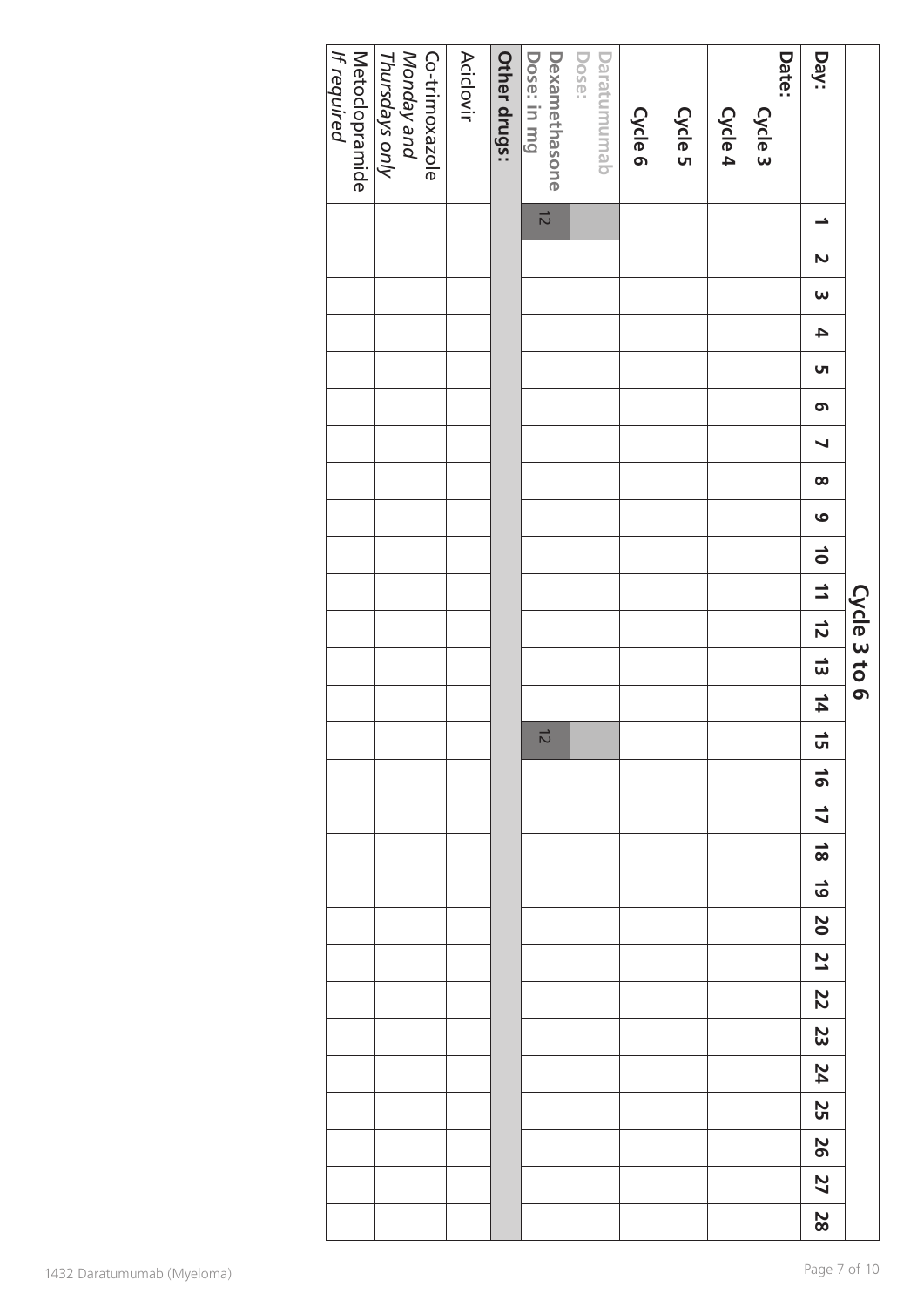|                 | Day:                             | Date: | Daratumumab<br>Dose:<br>1432 Daratumumab (Myeloma) | Dexamethasone<br>Dose: | Other drugs: | Aciclovir | Co-trimoxazole<br>Thursdays only<br>Monday and | Metoclopramide<br>If required | Lansoprazole |
|-----------------|----------------------------------|-------|----------------------------------------------------|------------------------|--------------|-----------|------------------------------------------------|-------------------------------|--------------|
|                 |                                  |       |                                                    |                        |              |           |                                                |                               |              |
|                 | $\overline{\phantom{0}}$         |       |                                                    | $\overline{2}$         |              |           |                                                |                               |              |
|                 | $\sim$                           |       |                                                    |                        |              |           |                                                |                               |              |
|                 | $\mathsf{m}$                     |       |                                                    |                        |              |           |                                                |                               |              |
|                 | 4                                |       |                                                    |                        |              |           |                                                |                               |              |
|                 | Ln                               |       |                                                    |                        |              |           |                                                |                               |              |
|                 | $\bullet$                        |       |                                                    |                        |              |           |                                                |                               |              |
|                 | $\blacktriangleright$            |       |                                                    |                        |              |           |                                                |                               |              |
|                 | $\infty$                         |       |                                                    |                        |              |           |                                                |                               |              |
|                 | $\sigma$                         |       |                                                    |                        |              |           |                                                |                               |              |
|                 | $\overline{1}$<br>$\overline{a}$ |       |                                                    |                        |              |           |                                                |                               |              |
| Cycle 7 onwards |                                  |       |                                                    |                        |              |           |                                                |                               |              |
|                 | $\overline{u}$<br>$\overline{2}$ |       |                                                    |                        |              |           |                                                |                               |              |
|                 | $\overline{4}$                   |       |                                                    |                        |              |           |                                                |                               |              |
|                 | 15                               |       |                                                    |                        |              |           |                                                |                               |              |
|                 | $\frac{1}{2}$                    |       |                                                    |                        |              |           |                                                |                               |              |
|                 | 17                               |       |                                                    |                        |              |           |                                                |                               |              |
|                 | $\frac{8}{1}$                    |       |                                                    |                        |              |           |                                                |                               |              |
|                 | $\overline{6}$                   |       |                                                    |                        |              |           |                                                |                               |              |
|                 | $\overline{\mathbf{S}}$          |       |                                                    |                        |              |           |                                                |                               |              |
|                 | $\overline{21}$                  |       |                                                    |                        |              |           |                                                |                               |              |
|                 | 22                               |       |                                                    |                        |              |           |                                                |                               |              |
|                 | 23                               |       |                                                    |                        |              |           |                                                |                               |              |
|                 | 24                               |       |                                                    |                        |              |           |                                                |                               |              |
|                 | 25                               |       |                                                    |                        |              |           |                                                |                               |              |
|                 | 26                               |       |                                                    |                        |              |           |                                                |                               |              |
|                 | 27                               |       |                                                    |                        |              |           |                                                |                               |              |
|                 | 28                               |       |                                                    |                        |              |           |                                                |                               |              |